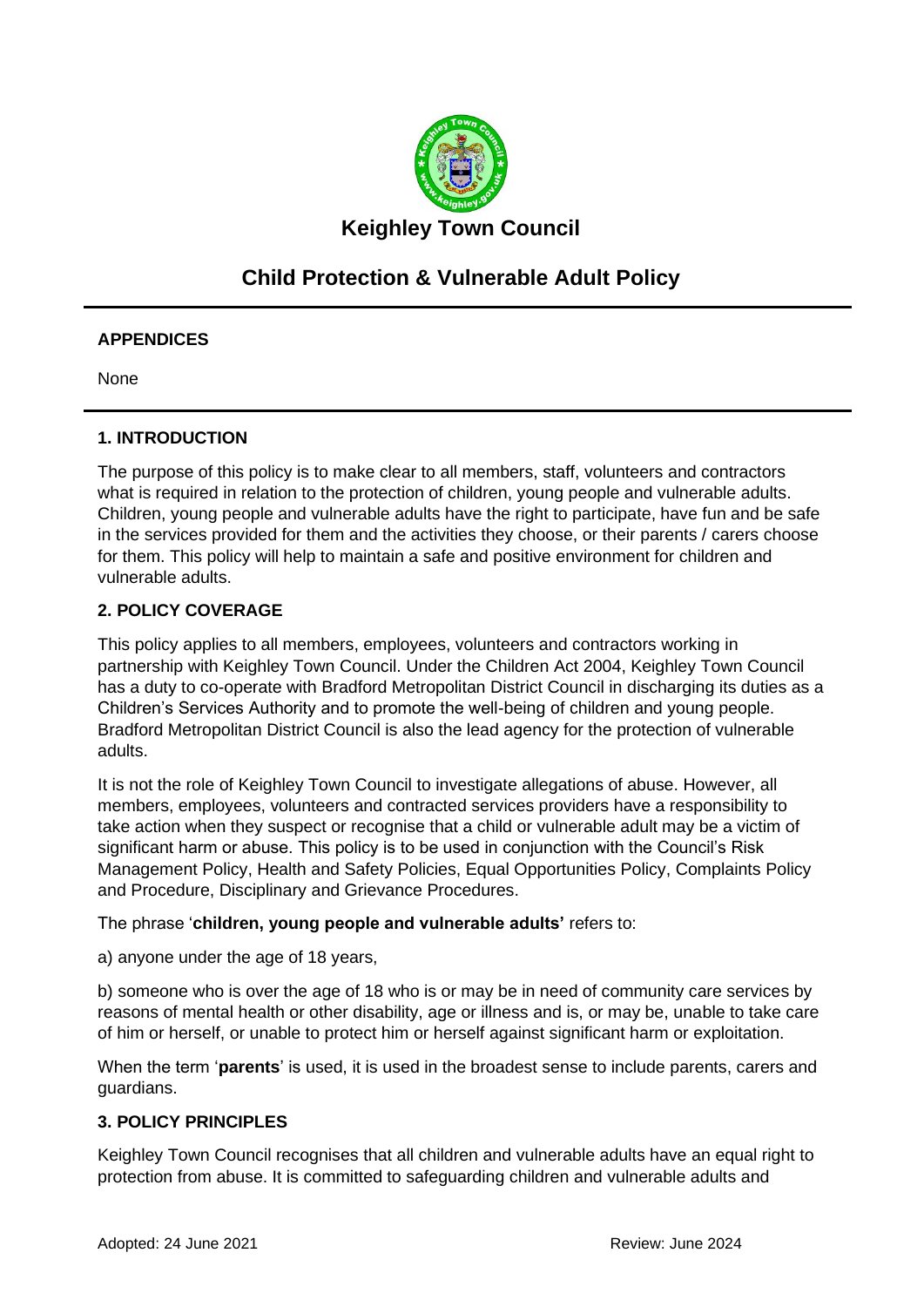protecting them from abuse when they are engaged in services organised and provided by, or on behalf of, the Council.

Referrals of suspicions of abuse cannot be anonymous and should be made in the knowledge that, during the course of enquiries, the agency that made that referral will be made clear.

Keighley Town Council will not tolerate the harassment of any member, employee, volunteer, contracted service provider or child/vulnerable adult who raises concerns of abuse.

## **4. POLICY STATEMENT**

Keighley Town Council is committed to taking all reasonable precautions to safeguard the welfare of children and vulnerable persons that use its services and will promote a safeguarding culture and environment.

- it will endeavour to keep children and vulnerable adults safe from abuse
- suspicion of abuse will be responded to promptly and appropriately
- it will act in the best interests of the child or vulnerable adult at all times
- it will proactively seek to promote the welfare and protection of all children and vulnerable adults living in the local community
- it will endeavour to ensure that unsuitable people are prevented from working with children and vulnerable adults through, as appropriate, its recruitment and selection policy and by reminding hirers of their safeguarding responsibilities
- it will take any concern made by a member, employee, volunteer or contracted service provider or child / vulnerable adult seriously, and treat it with sensitivity.

## **5. PROCEDURES AND SYSTEMS**

### **5.1 Definitions of Abuse:**

**Abuse** covers any form of physical, emotional, mental and sexual abuse including bullying, including lack of care that leads to injury or harm. For vulnerable adults abuse may also be financial.

**Neglect** is where people fail to meet a child's or vulnerable person's basic physical / psychological needs and is likely to result in the serious impairment of their health or development, e.g. failure to ensure that a child is protected from unnecessary risk of injury, or exposing them to undue cold.

**Physical Abuse** is where physical pain or injury is caused, e.g. hitting, shaking, biting, etc.

**Sexual Abuse** is where children or vulnerable adults knowingly or unknowingly take part in an activity that meets the sexual needs of the other person or persons involved. This includes inappropriate photography or videoing.

**Emotional / Mental Abuse** is where there is persistent emotional ill treatment that causes severe and persistent adverse effects on the child's or vulnerable person's emotional status e.g. bullying (including cyber and text bullying), constant criticism and unrealistic pressure to perform.

It is important to recognise that disabled children may be particularly vulnerable to abuse and may have added difficulties in communicating what is happening to them. Dependency on others for primary needs, e.g. feeding and clothing may make a person feel powerless to report abusive treatment.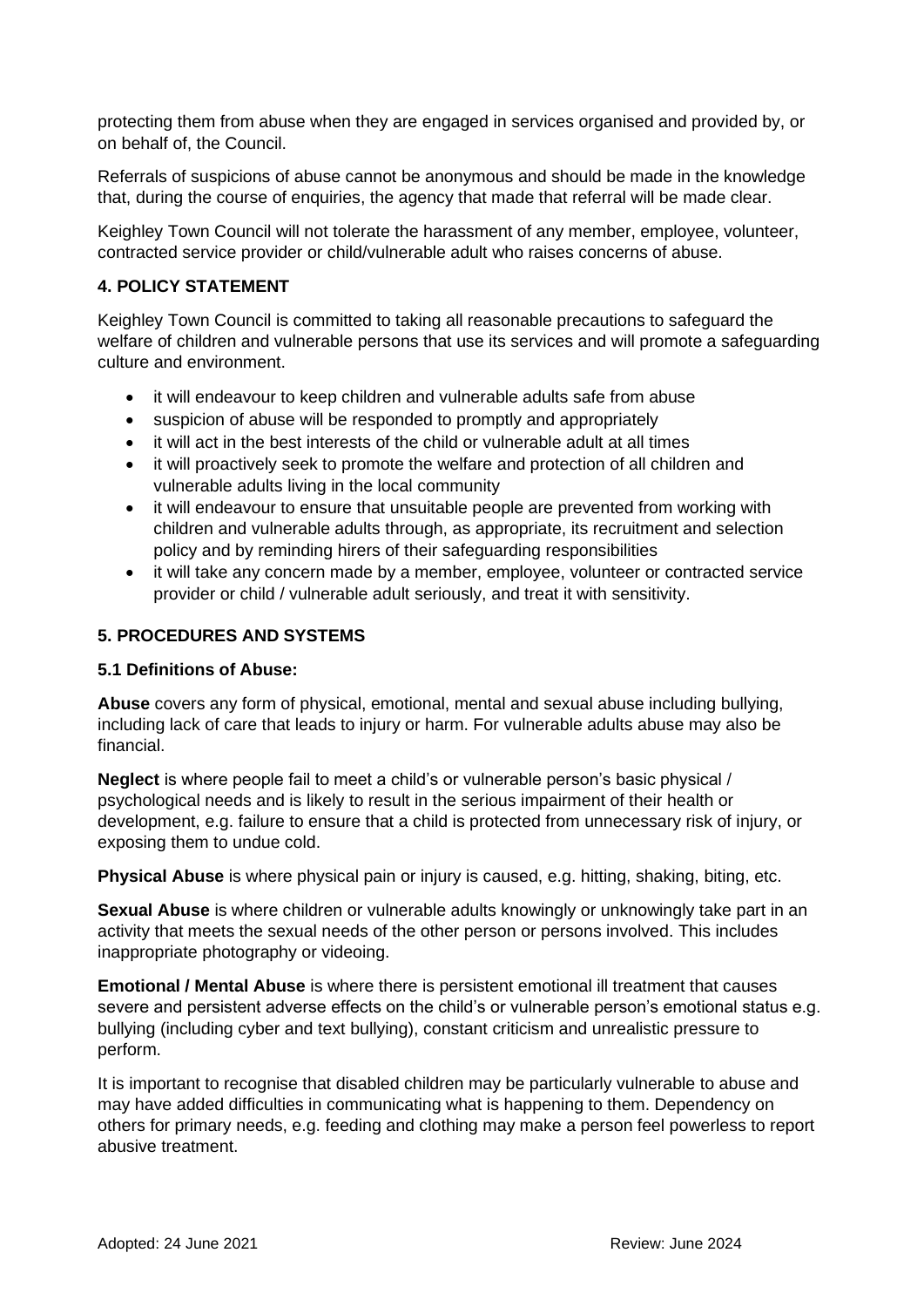This policy is inclusive of all children, young people and vulnerable adults irrespective of their age, gender, race or ethnicity, religion, disability or sexual preference.

## **5.2 Use of Video and Photography**

The use of photographs and images of young people will be controlled to prevent possible misuse. In general, agreement will be sought from parents or guardians that images can be used as appropriate.

## **5.3 Responding to allegations**

If a person discloses abuse by someone else:

- Stay calm, take the allegation seriously
- Allow the person to speak without interruption, accepting what is said, but DO NOT investigate
- Only ask questions for clarification, do not ask leading questions
- Alleviate feelings of guilt and isolation, while passing no judgement. Reassure them that they did the right thing by talking to you
- Advise that you will try to offer support, but that you MUST pass the information on, do not offer to keep secrets
- Record the facts as you know them.
- Refer the allegation immediately and directly to the appropriate person. If an employee or volunteer is implicated, refer to their Line Manager. If a manager or another young person is implicated, refer directly to the Town Clerk. If the Town Clerk is implicated, refer to the Town Mayor. All allegations must be referred, no matter how insignificant they seem to be, or when they occur.
- Try to ensure that no-one is placed in a position which could cause further compromise.

As soon as possible after the incident or disclosure has occurred:

- Write down notes, dates, times, facts, observations, and verbatim speech.
- Ensure the correct details are available, the young person's / vulnerable adult's name and address, and the name and address of their parent or guardian.
- Immediately contact the Social Services Department at Bradford Metropolitan District Council. Ask for a duty officer and indicate that you wish to discuss a matter of child / vulnerable person protection. Ask for the name of the person with whom you are speaking. Do not filter out or withhold any information. Ask if there is anyone else who should be informed.
- Inform the Local Authority's Monitoring Officer (Head of Legal Services, Bradford Metropolitan District Council).
- Prepare a confidential file. Record all notes, conversations and advice from Social Services. Every effort should be made to ensure that confidentiality is maintained for all concerned.
- Stored information in a secure place with limited access to designated people, in line with data protection legislation.
- Follow the advice from Social Services; take no other action unless advised to do so by Social Services.

If in doubt about the advice you have received at any stage refer to Social Services for guidance.

## **5.4 Responding to concerns about a child's welfare where there has been no specific disclosure or allegation:**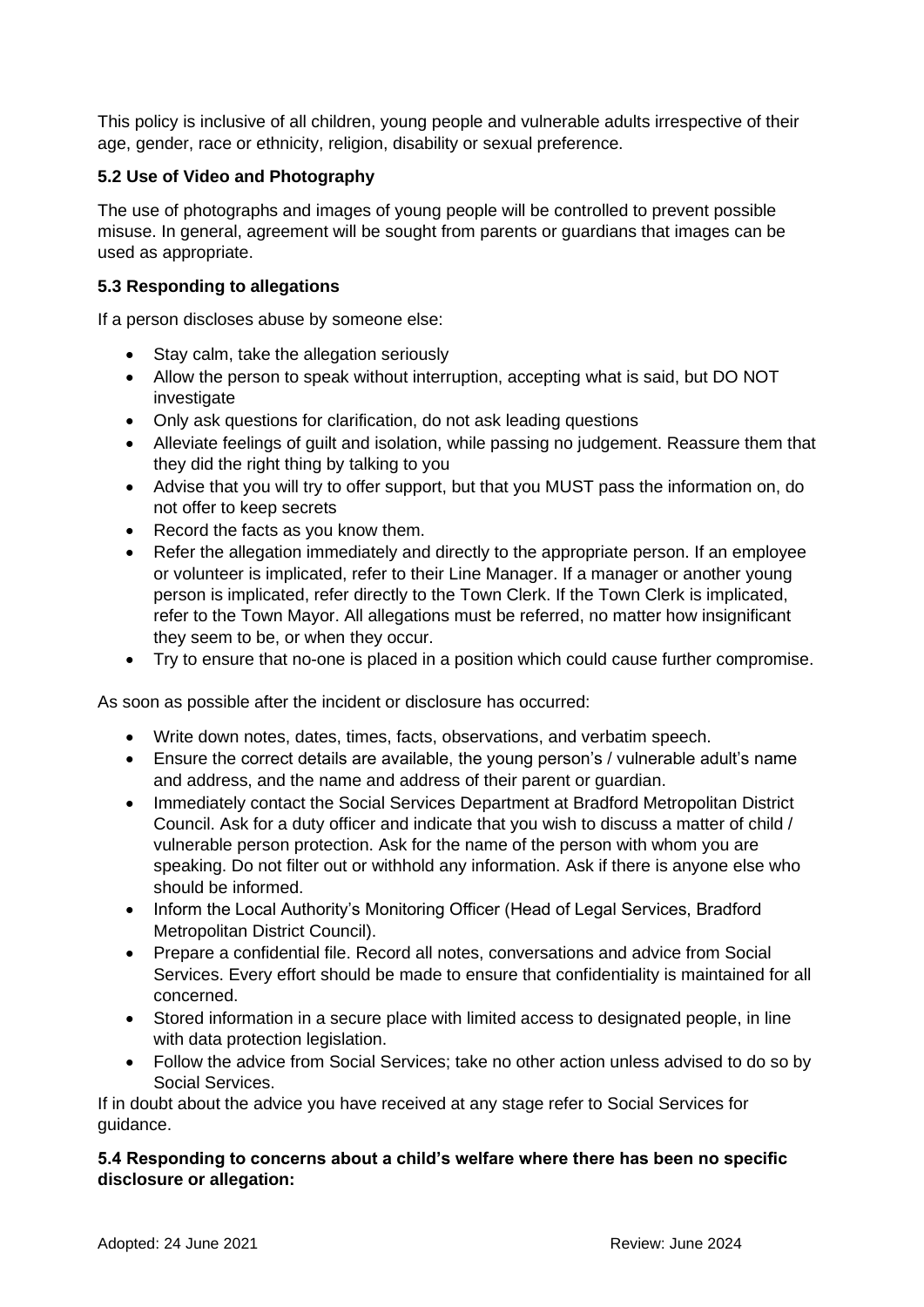All members, employees, volunteers and organisations contracted to provide services on behalf of the Council are encouraged to share concerns with the Town Clerk. The Town Clerk will, if appropriate, make a referral to Social Services.

Recognising abuse is not always easy. The list below provides some indicators of abuse; however, the list is not exhaustive and contains only indicators, not confirmation, of abuse:

- unexplained bruising, marks or injuries on any part of the body e.g. cigarette burns, bite marks
- bruises which reflect hand marks or fingertips (from slapping or pinching)
- an injury for which the explanation seems inconsistent or which has not been treated adequately
- sudden changes in behaviour, including becoming withdrawn or becoming aggressive, severe temper outbursts
- reluctance to get changed e.g. for swimming.
- neglected in appearance, dirty or 'smelly'
- constant hunger, sometimes stealing food from others
- inappropriate dress for the conditions
- fear of parents or carers being approached for an explanation
- flinching when approached or touched
- neurotic behaviour e.g. hair twisting, rocking
- being unable to play
- fear of making mistakes
- self harm
- fear of being left with a specific person or group of people, lack of trust in adults
- sexual knowledge which is beyond their age or development age
- sexual drawings or language
- saying they have secrets they cannot tell anyone about
- not allowed to have friends

### **5.5 Contact Details for Social Services, the Monitoring Officer, the Police and NSPCC:**

*Social Services Child Protection –* Bradford Metropolitan District Council*:* 

Telephone: 01274 431077

Monday to Thursday: 8.30am to 5pm Friday: 8.30am to 4.30pm

Outside of opening hours: this is handed over to the Emergency Duty Team (EDT).

Telephone: 01274 431010 (outside office hours)

Bradford Metropolitan District Council *– Monitoring Officer:* 

Monday to Thursday 9.00 am to 5.00 pm. Friday 9.00 am to 4.00 pm.

Telephone: 01274432496

*West Yorkshire Police:* 

Non-emergency telephone: 101

Emergency telephone: 999

*NSPCC Child Protection Helpline:*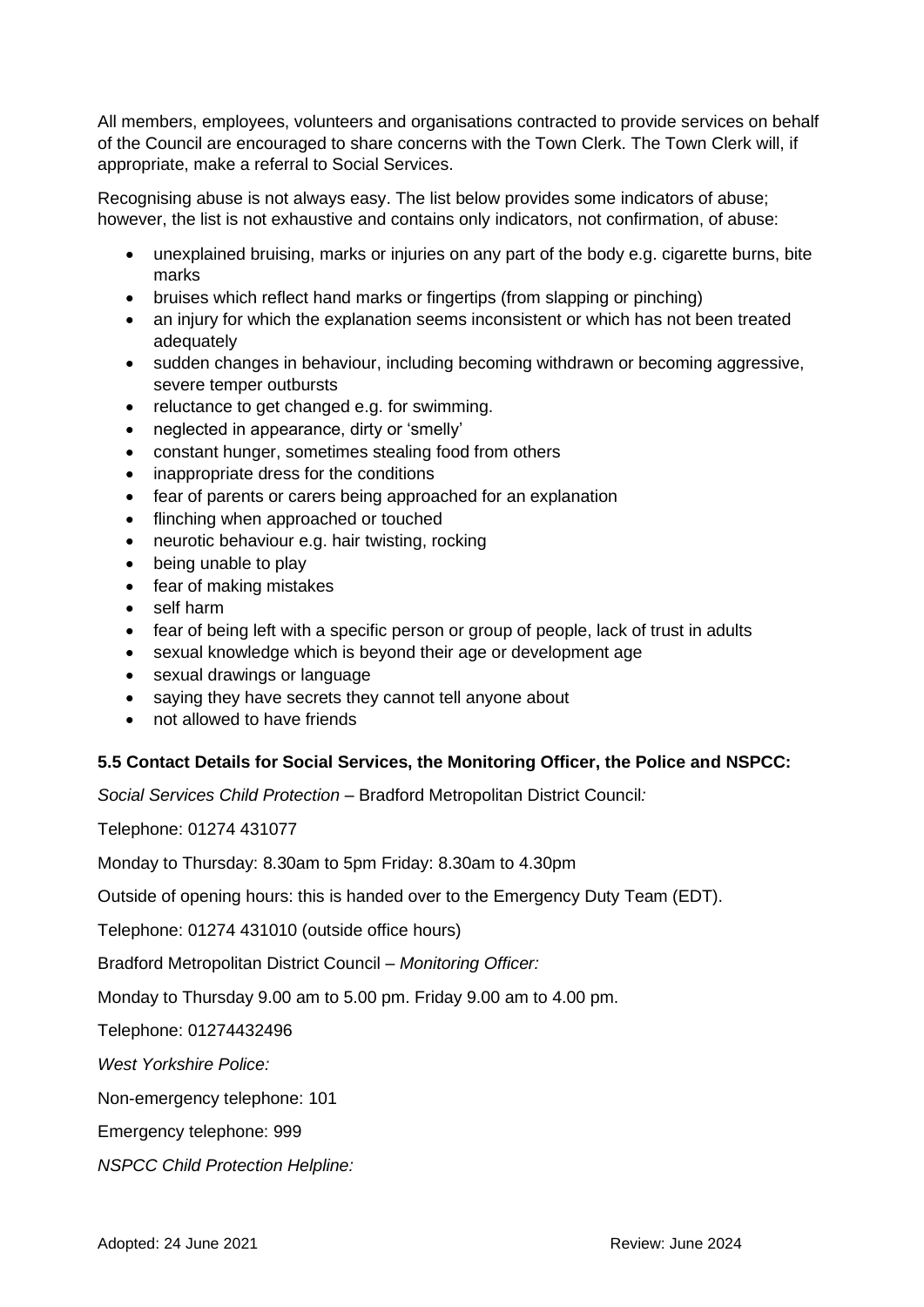Telephone: 0808 800 5000

Textphone: 0800 056 0566

### **5.6 Confidentiality**

Members, employees, volunteers and contracted service providers must not discuss allegations of abuse, substantiated or not, with anyone other than in connection with the formal investigation. Where it is necessary to put in procedures to prevent continuing abuse the matter should be shared with the Town Clerk so that appropriate risk assessments may be undertaken.

### **6. PREVENTION**

#### **6.1 Recruitment**

Prospective employees will be interviewed and previous, relevant experience will be noted. Two appropriate references will be taken up for all employees. All employees will undergo a probationary period.

All members, employees and volunteers who are required to carry out duties that involve working with children or vulnerable adults or whose roles mean they come directly into contact with children or vulnerable adults will be checked by the Disclosure & Barring Service (DBS) and / or appropriate safeguarding agency. In line with best practice, these checks will be repeated every three years.

### **6.2 Training**

The council will make the Child Protection and Vulnerable Persons Safeguarding policy available to all members, staff and volunteers. Line managers will encourage good practice and identify any training needs required through the Council's Appraisal System. Members will be offered appropriate training on safeguarding children and vulnerable adults.

All members and employees will be expected to read this policy and sign the Declaration at the end of the document.

### **6.3 Reporting**

The Council is committed to maintaining an open culture where members, employees, volunteers, children, vulnerable persons, parents, guardians and carers feel able to express concerns both about child protection and issues of poor practice.

In addition to the procedures outlined in this policy, the Council's Whistleblowing Policy and Complaints Policy and Procedure are available to all members, staff, volunteers, and the general public.

### **7.0 CODES OF PRACTICE AND BEHAVIOUR**

These guidelines have been devised to protect children and vulnerable adults from abuse, as well as to protect members, staff and volunteers from situations where false allegations may occur.

The guidelines apply to those working with children or vulnerable persons involved in activities organised by or on behalf of Keighley Town Council or at services provided by Keighley Town Council.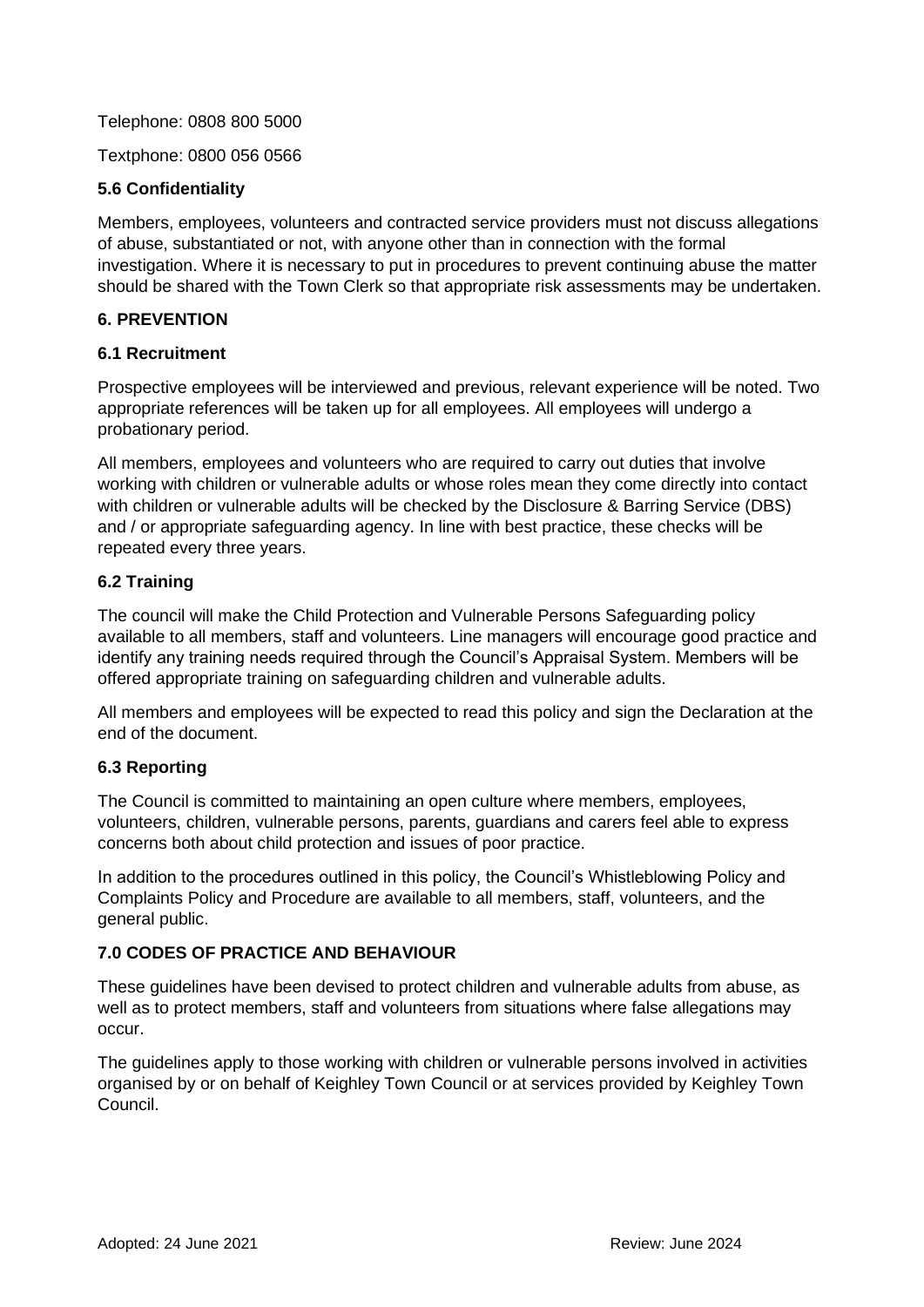## **Members, staff and volunteers must:**

- Treat everyone with respect, regardless of their age, ethnicity, social background, ability, sexual orientation, culture or religious beliefs
- Provide an example of good conduct they wish others to follow
- Plan activities which involve more than one other person being present, or at least which are within sight or hearing of others
- Respect a person's right to personal privacy.
- Provide access for young people to talk to others about any concerns they may have.
- Encourage young people and adults to feel comfortable and caring enough to point out attitudes or behaviours they do not like.
- Remember that someone else might misinterpret their actions, no matter how wellintentioned
- Recognise that special caution is required when discussing sensitive issues, such as bullying, bereavement, abuse or personal development.
- Recognise that some children or vulnerable adults will be more vulnerable to abuse than others, and may face extra barriers in getting help because of their race, gender, age, religion, disability, sexual orientation, social background or culture.
- Challenge unacceptable behaviour and report all allegations/suspicions of abuse.
- Be identifiable and wear a name badge at all times.

# **Members, staff and volunteers must not:**

- Engage in physical horseplay, such as wrestling or tickling
- Have any inappropriate verbal or physical contact with children or vulnerable people, or make suggestive remarks or gestures
- Permit abusive youth peer activities (e.g. initiation ceremonies, ridiculing, bullying etc.)
- Play physical contact games with children or vulnerable adults
- Jump to conclusions about others without checking the facts
- Ask children or vulnerable adults to do things that are potentially dangerous, illegal or otherwise unreasonable
- Exaggerate or trivialise abuse issues
- Show favouritism to any individual
- Rely on just their good name to protect them
- Believe it could "never happen to me"
- Take chances when common sense, policy or practice suggest a more prudent approach
- Allow allegations made to go unchallenged, unrecorded and not acted upon.

Keighley Town Council takes its responsibility very seriously. Employees who breach these guidelines will face investigation and may face disciplinary action, which could lead to a dismissal. Volunteers in breach of the above Code of Conduct will have their services terminated with immediate effect and their parent organisation (as appropriate) will be informed. If a member does not adhere to the policy, there may be grounds for reporting their behaviour to the Monitoring Officer, who may require an investigation under the Member Code of Conduct. Where there is evidence of illegal activity, the member, employee or volunteer will be reported to the relevant authorities and may face a criminal investigation.

# **8.0 PROCEDURE IN RELATION TO SPECIFIC SERVICES**

# **8.1 Work Experience**

Keighley Town Council may offer work experience placements through various local schemes. The Council will ensure that employees working with children or vulnerable adults are aware of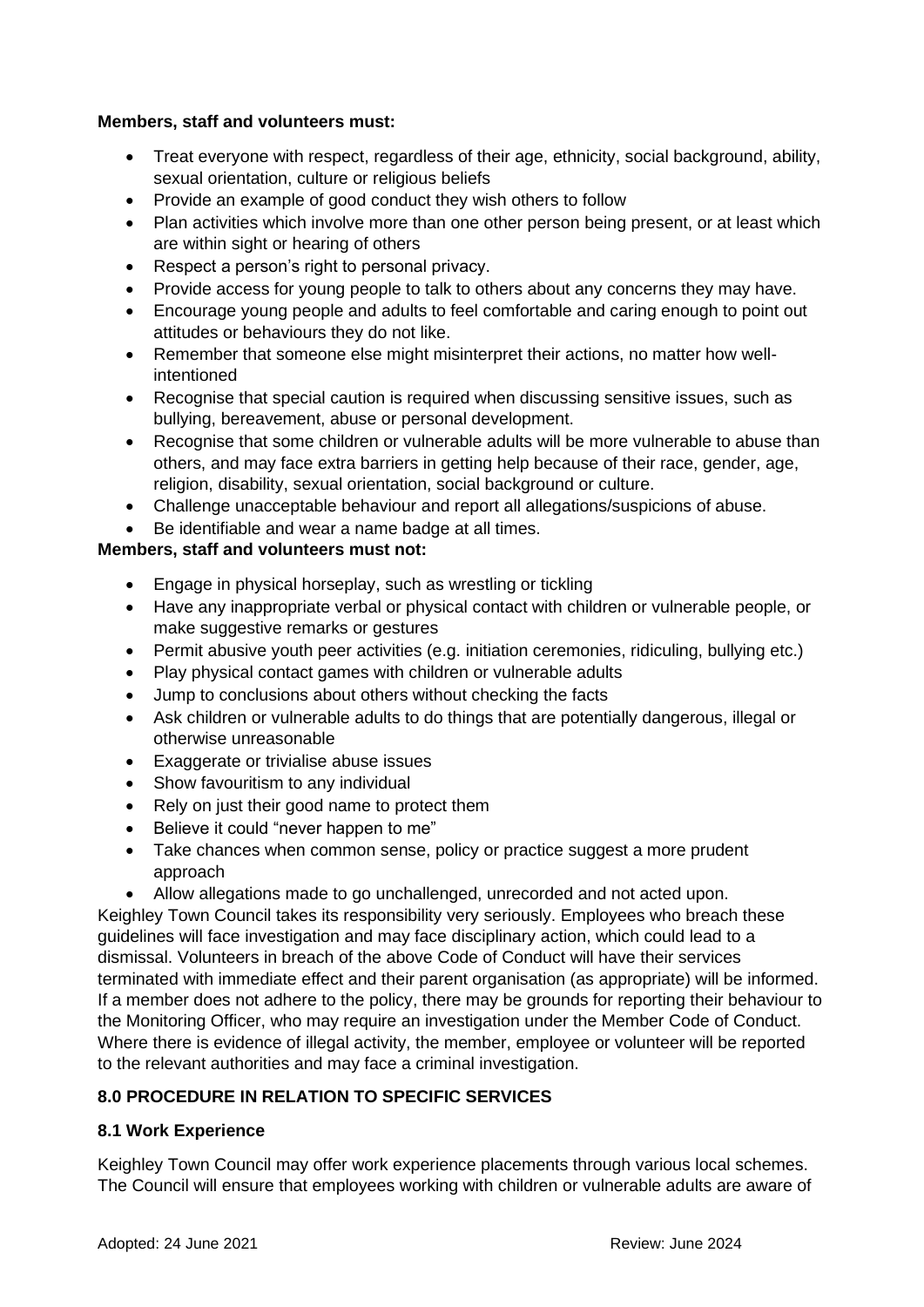the Child Protection and Vulnerable Adults Safeguarding Policy. Line managers are responsible for the health, safety and welfare of work experience students who under law are regarded as employees.

# **8.2 Function/Room Hall hire**

Independent clubs and private individuals who regularly use the facilities operated by Keighley Town Council should have appropriate child protection and vulnerable adult policies in place, commensurate with the level of contact they have. Furthermore, their employees or volunteers who have significant and regular unsupervised contact with children and vulnerable adults should have satisfactory DBS checks.

The Council will state on its Booking Forms that it is the Council's expectation that groups will follow good practice procedures in relation to Child and Vulnerable Adult Safeguarding.

### **8.3 Use of Contractors**

Keighley Town Council will take reasonable care that contractors doing work on behalf of the Council are monitored appropriately. Any contractor or sub-contractor engaged by the Council in areas where workers are likely to come into regular contact with children, young people or vulnerable adults, should have its own equivalent Child Protection and vulnerable adult policies, or failing this, must comply with the terms of this policy. This requirement will be written into the contract. If this is not met, the contractor will be deemed to be in breach of their contract.

### **8.4 Internet and e-mail Policy**

Please refer to Keighley Town Council's IT policy.

## **8.5 First Aid**

The administration of first aid to children, young people and vulnerable adults can present risks. Under ordinary circumstances, a child or young person can be administered with first aid only if their parent or guardian expressly permits this course of action.

When administering first aid, wherever possible, employees should ensure that another adult is present, or is aware of the action being taken. Parents/carers should always be informed when first aid is administered.

Child welfare is of paramount importance. In certain circumstances members, employees, volunteers and contracted service providers may undertake first aid as a last resort, notifying parents / carers as soon as possible, to minimise a child's or vulnerable adult's distress.

### **8.6 Special Events - Photography**

It is an unfortunate fact that some people have used children and young people's events as opportunities to take inappropriate photographs or footage of children, every attempt should be made to ensure that this does not happen. Members, employees, volunteers and contracted service providers should be vigilant at all times. Anyone using cameras or film recorders for or on behalf of the Council should obtain consent from the parents of children being photographed or filmed before the activity commences.

When commissioning professional photographers or inviting the press to cover Council services, events and activities the Council's expectations must be made clear in relation to child protection by checking the credentials of any photographers, ensuring identification is worn and by not allowing unsupervised access to children or one to one photographic sessions.